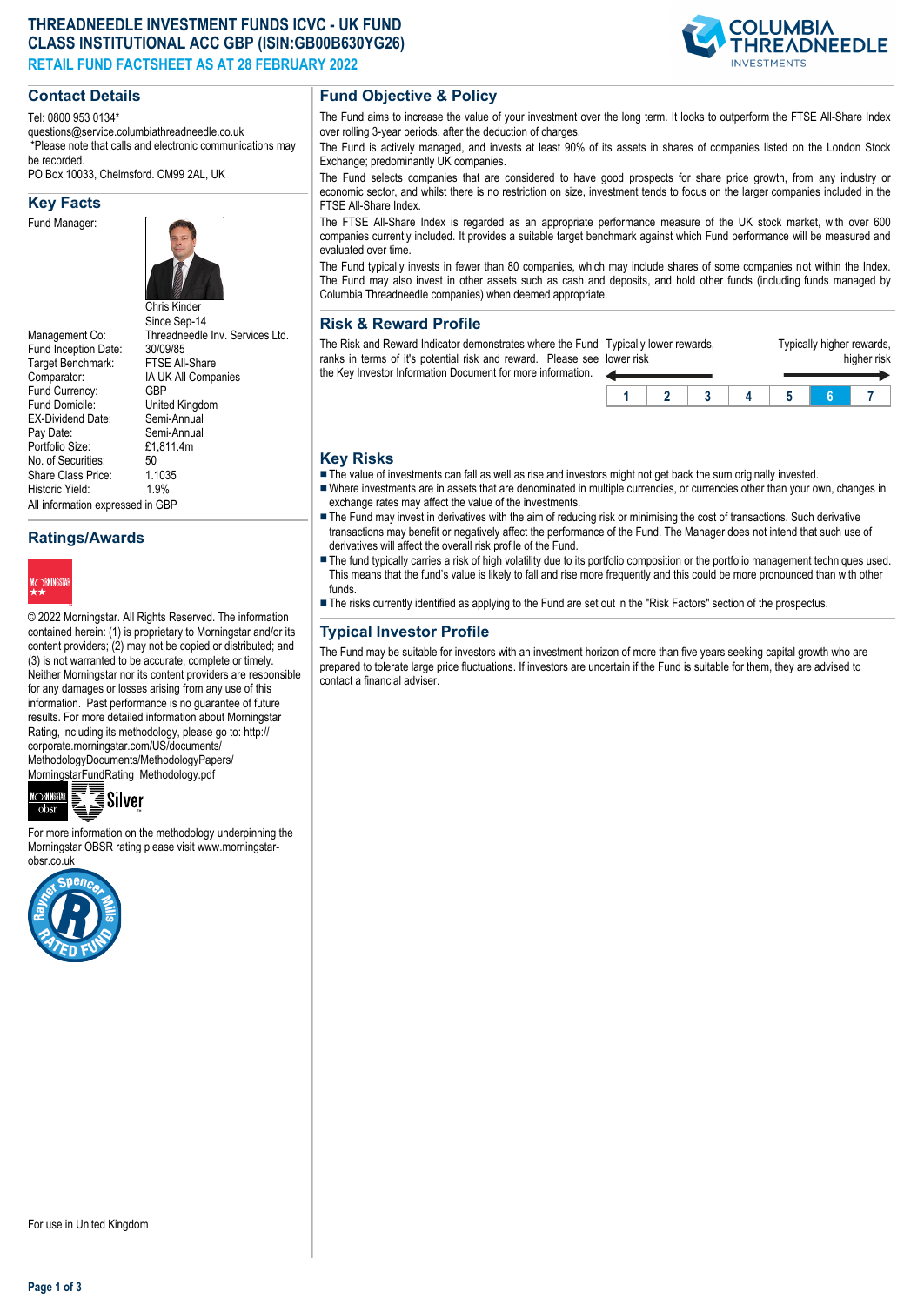# **Holdings & Asset Allocation**

| Top 10 Holdings (%)             |        |
|---------------------------------|--------|
| <b>Security Name</b>            | Weight |
| Unilever PLC                    | 4.7    |
| Diageo plc                      | 4.6    |
| Reckitt Benckiser Group plc     | 4.1    |
| GlaxoSmithKline plc             | 3.9    |
| <b>RELX PLC</b>                 | 3.9    |
| Rio Tinto plc                   | 3.6    |
| Prudential plc                  | 3.0    |
| London Stock Exchange Group plc | 2.8    |
| Tesco PLC                       | 2.8    |
| Informa Plc                     | 2.6    |
| <b>Total</b>                    | 36.2   |

| <b>Weightings (%)</b>         |             |              |             |
|-------------------------------|-------------|--------------|-------------|
| <b>Sector</b>                 | <b>Fund</b> | <b>Index</b> | <b>Diff</b> |
| <b>Consumer Staples</b>       | 21.7        | 15.3         | 6.5         |
| <b>Consumer Discretionary</b> | 21.5        | 11.5         | 10.0        |
| Financials                    | 18.0        | 22.4         | $-4.4$      |
| Industrials                   | 16.3        | 12.4         | 3.9         |
| <b>Health Care</b>            | 7.0         | 10.1         | $-3.1$      |
| <b>Basic Materials</b>        | 6.4         | 8.4          | $-2.0$      |
| <b>Real Estate</b>            | 2.6         | 3.2          | $-0.6$      |
| Telecommunications            | 2.5         | 2.3          | 0.2         |
| Technology                    | 2.1         | 1.4          | 0.7         |
| Energy                        | 0.4         | 9.5          | $-9.2$      |
| <b>Utilities</b>              | --          | 3.5          | $-3.5$      |
| Cash Equivalents              | 1.0         | --           | 1.0         |
| Cash                          | 0.6         | --           | 0.6         |
|                               |             |              |             |

## **Performance**

**Past Performance does not predict future returns. The return of your investment may change as a result of currency fluctuations if your investment is made in a currency other than that used in the past performance calculation.** 

## **10 Years NAV (GBP)**



# **Calendar Year Performance (GBP)**

|                           | 2021    | 2020    | 2019   | 2018    | 2017    | 2016   | 2015   | 2014   | 2013   | 2012   |
|---------------------------|---------|---------|--------|---------|---------|--------|--------|--------|--------|--------|
| Share Class (Net)         | 9.9     | $-10.8$ | 23.1   | $-12.1$ | 11.0    | 13.7   | 6.2    | 3.4    | 25.8   | 16.8   |
| Comparator (Net)          | 17.4    | $-7.6$  | 21.9   | -10.2   | 13.0    | 11.9   | 5.0    | 0.9    | 25.8   | 14.3   |
| <b>Comparator Ranking</b> | 224/242 | 182/240 | 99/234 | 154/227 | 175/222 | 95/215 | 91/208 | 49/205 | 98/197 | 67/194 |
| Target Benchmark (Gross)  | 18.3    | $-9.8$  | 19.2   | $-9.5$  | 13.7    | 16.8   | 1.0    |        | 20.8   | 12.3   |

# **Annualised Performance (GBP) 12M Rolling Period (GBP)**

|                           | 1 YR    | 3 YR    | <b>5 YR</b> | <b>10 YR</b> | $03/21 - 02/22$ | $\frac{03/20 - 0.21}{02/21}$ | 03/19 -<br>02/20 | $\frac{03/18}{02/19}$ | 03/17 -<br>02/18 | $03/16 -$<br>02/17 | $03/15 -$<br>02/16 | $03/14 -$<br>02/15 | $03/13 -$<br>02/14 | $03/12 -$<br>02/13 |
|---------------------------|---------|---------|-------------|--------------|-----------------|------------------------------|------------------|-----------------------|------------------|--------------------|--------------------|--------------------|--------------------|--------------------|
| Share Class (Net)         | 3.6     | 2.5     |             | 6.4          | 3.6             | 3.8                          | 0.0              | $-2.1$                | 3.1              | 19.8               | $-2.9$             | 6.8                | 19.4               | 15.3               |
| Comparator (Net)          | 9.4     | 5.2     | 4.3         | 7.0          | 9.4             | 5.4                          | $-0.2$           | -0.1                  | 5.6              | 20.2               | -5.7               | 4.8                | 18.6               | 14.3               |
| <b>Comparator Ranking</b> | 173/244 | 209/234 | 211/225     | 130/195      | 173/244         | 159/241                      | 115/234          | 166/229               | 188/225          | 113/215            | 80/211             | 40/206             | 90/197             | 83/195             |
| Target Benchmark (Gross)  | 16.0    | 5.8     | 4.7         | 6.9          | 16.0            | 3.5                          |                  |                       | 4.4              | 22.8               | 7.3<br>$-1$        | 5.6                | 13.3               | 14.1               |

Source Morningstar UK Limited © 2022 as at 28/02/22. Based on the bid-to-bid and assuming income is reinvested including ongoing charges excluding entry and exit charges. Index returns include capital gains and assume reinvestment of any income. The index does not include fees or charges and you cannot invest directly in it. The Investment Association (IA) is the trade body representing the UK investment management industry.

Annualised performance measures how much an investment has grown on average each year.12 month Rolling Period shows annualised average returns for the periods stated.